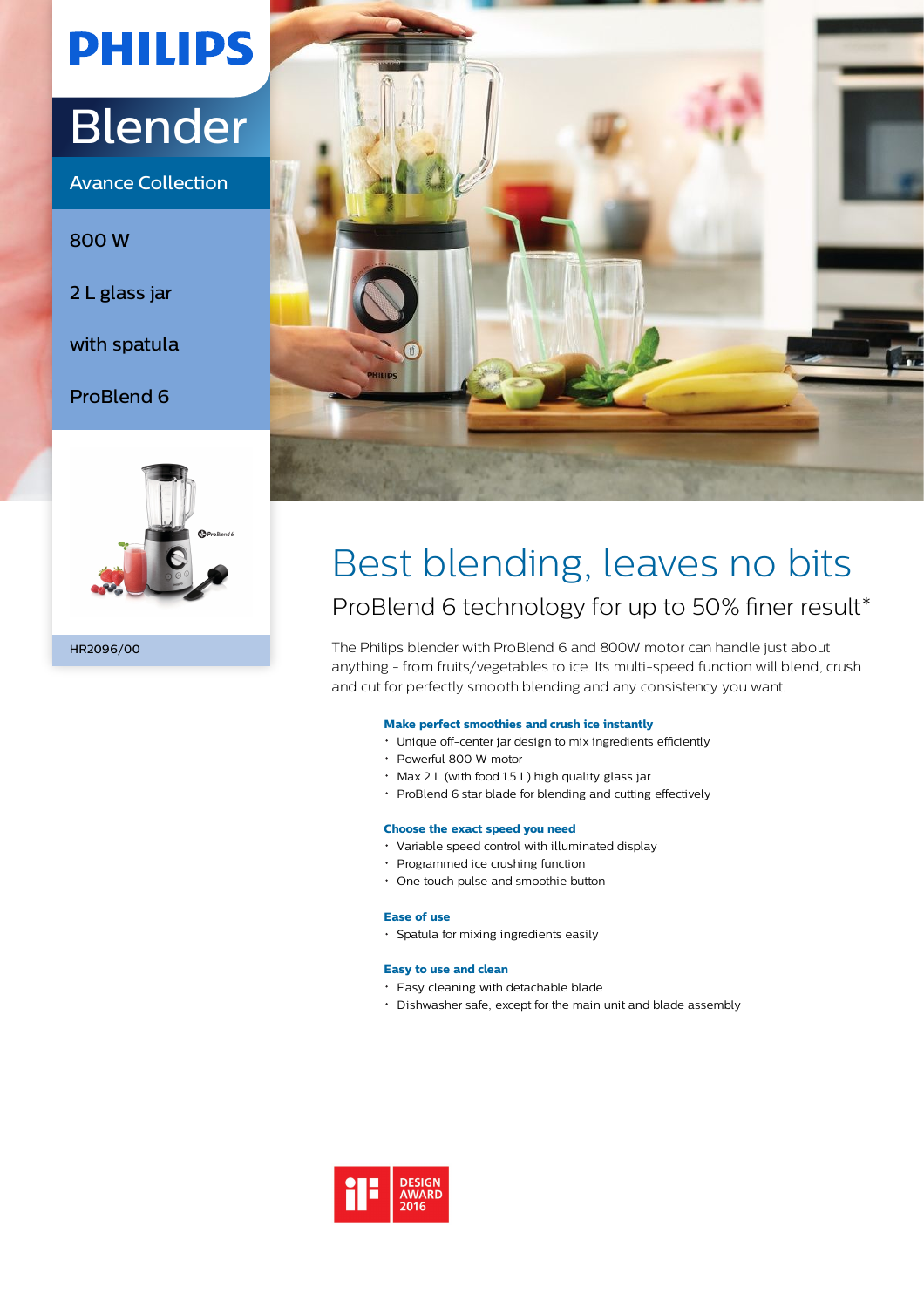# **Highlights**

### **Unique jar**



Blade positioned off-center in the jar will create turbulence and mixing ingredients in the most effective way.

#### **800 W motor**



This Philips blender has a strong 800 W motor for blending, mixing and crushing effectively.

#### **2 L glass jar**



The 2 L jar is made of high quality glass which is scratch proof, and allows to process hot ingredients.

#### **Variable speed control with illuminated display**



Set the blender to the speed you want with this unique control knob.

#### **Programmed ice crush function**



Motor will operate pre-programmed sequence to crush ice easily with the touch of a button

#### **Pulse and smoothie button**



Pulse button to control the operation whatever you want and smoothie button for making the best tasting smoothie by pressing once.

#### **Spatula**



The handy spatula of the Philips blender ensures a safe stirring while blending the ingredients.

# **Detachable blade unit**



Easy cleaning with detachable blade

#### **Dishwasher safe**



All parts are dishwasher safe, except for the main unit and blade assembly.

#### **ProBlend 6 star blade**



Philips blender with innovative ProBlend 6 technology for blending fruits, cutting vegetables and crushing ice with the most effective way.



#### **IF DESIGN AWARD**

IF award-winning products and projects, concepts and more, selected by the top names in design.Each year, iF International Forum Design GmbH organizes one of the world's most celebrated and valued design competitions: the iF DESIGN AWARD. Recognized as a symbol of design excellence around the world, the iF DESIGN AWARD welcomes over 5,000 submissions from 70 countries every year.